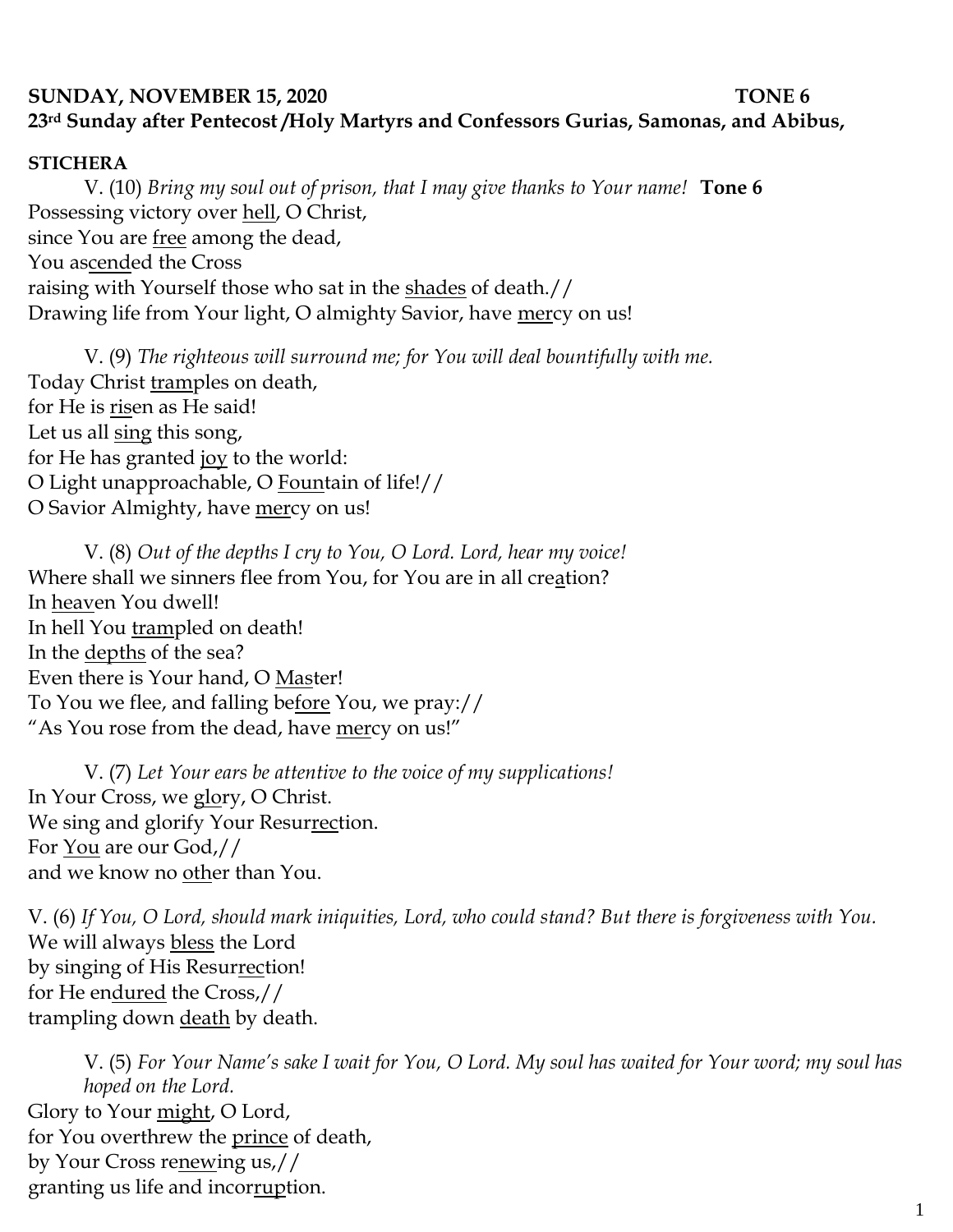V. (4) *From the morning watch until night, from the morning watch, let Israel hope on the Lord!*  Your burial destroyed the bonds of hell, O Lord. Your Resurrection from the dead enlightened the world.// O Lord, glory to You!

V. (3) *For with the Lord there is mercy and with Him is plenteous redemption, and He will deliver Israel from all his iniquities.* **Tone 4** *(for the Martyrs) (Thou hast given a sign)* The most wise Abíbus, the wondrous Samónas, and the glorious Gúrias, the three passion-bearers who have formed a common choir for the faithful, now join our chorus and rejoice with us; for God has granted the souls of the martyrs// to behold spiritually the things that are taking place.

V. (2) *Praise the Lord, all nations! Praise Him, all peoples!* You endured pain and unbearable torments, suffering valiantly, O Samónas, Abíbus, and blessed Gúrias, martyrs who are equal in number to the Trinity. And now you enjoy the bliss of the eternal delight of Christ, Who grants you the reward of your labors.// Entreat Him fervently that our souls may be saved!

V. (1) *For His mercy is confirmed on us, and the truth of the Lord endures forever.*  Having gone over to the serene harbor, to the quiet life and to the all-tranquil haven, you have exchanged your pains for abiding dispassion, and have received fitting honors from God as a reward from God for your labors,// O blessed passion-bearing martyrs.

*Glory to the Father, and to the Son, and to the Holy Spirit;* **Tone 2** *(for the Martyrs)* Edessa rejoices, for she is enriched with the shrine of the three martyrs, holy Abíbus, Samónas and Gúrias. She cries out, summoning the Christ-loving flock: "Come, all who love the martyrs, be illumined on their splendid memorial! Come and rejoice, all who love the feasts of the Church! Come and behold the heavenly lights who lived on earth! Come and hear what a bitter death the valiant and steadfast saints endured for the sake of everlasting life! As guarantors of the Truth they saved the virgin who was thrown alive in a grave, committing the pitiless murderer who reviled them to condemnation. They pray earnestly to the Holy Trinity that those who celebrate their memory in faith// may be delivered from corruption, temptations and all <u>evil</u>."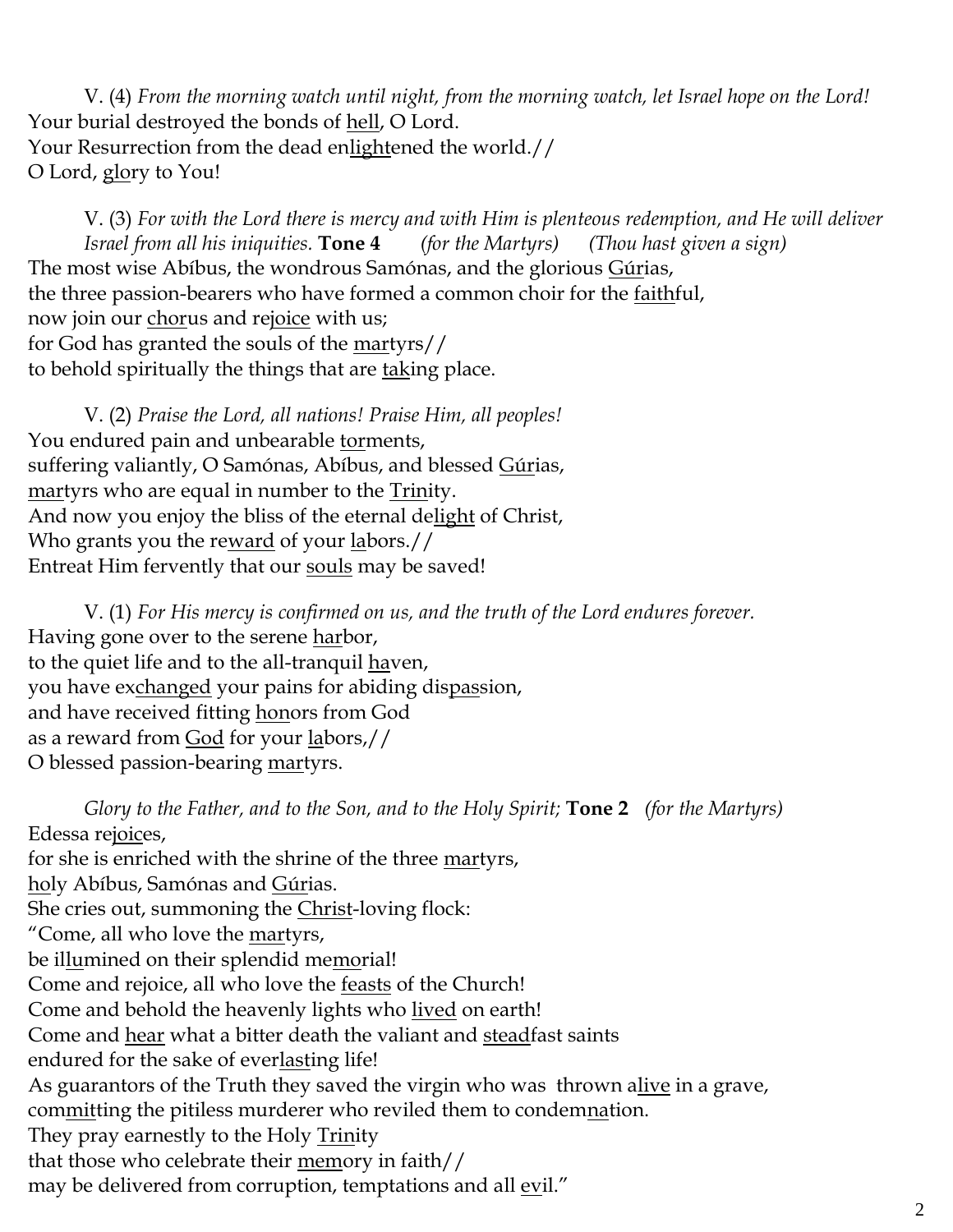*now and ever, and unto ages of ages. Amen.* **Tone 6** *(Theotokion – Dogmatikon)* Who will not bless you, O most holy Virgin? Who will not sing of your most pure childbearing? The only-begotten Son shone timelessly from the **Father**, but from you He was ineffably incarnate. God by nature, yet <u>Man</u> for our sake, not two persons, but one known in two natures. Entreat Him, O pure and all-blessed Lady,// to have <u>mer</u>cy on our souls!

## **APOSTICHA**

**Tone 6** Your Resurrection, O Christ our Savior, the Angels in **heaven** sing! Enable  $us$  on earth//</u> to glorify You in <u>pur</u>ity of heart!

V. *The Lord is King; He is robed in majesty!*  Destroying the gates of hell, breaking the chains of death, You resurrected the fallen human race as almighty God!// O Lord, Who rose from the dead, glory to You!

V. *For He has established the world, so that it shall never be moved.* Desiring to return us to Paradise, Christ was nailed to the Cross and placed in a tomb. The Myrrhbearing Women sought Him with tears, crying, "Woe to us, O Savior! How do You deign to descend to death? What place can hold Your life bearing body? Come to us as You promised! Take away our <u>wail</u>ing and tears!" Then the Angel appeared to them: "Stop your lamentations! Go, proclaim to the Apostles: 'The Lord is risen,// granting us purification and great mercy!'"

V. *Holiness befits Your house, O Lord, forevermore!*  Having been crucified as You willed, by Your burial You captured <u>death</u>, O Christ, rising on the third day as God in  $glory$ ,// granting the world unending life and great mercy!